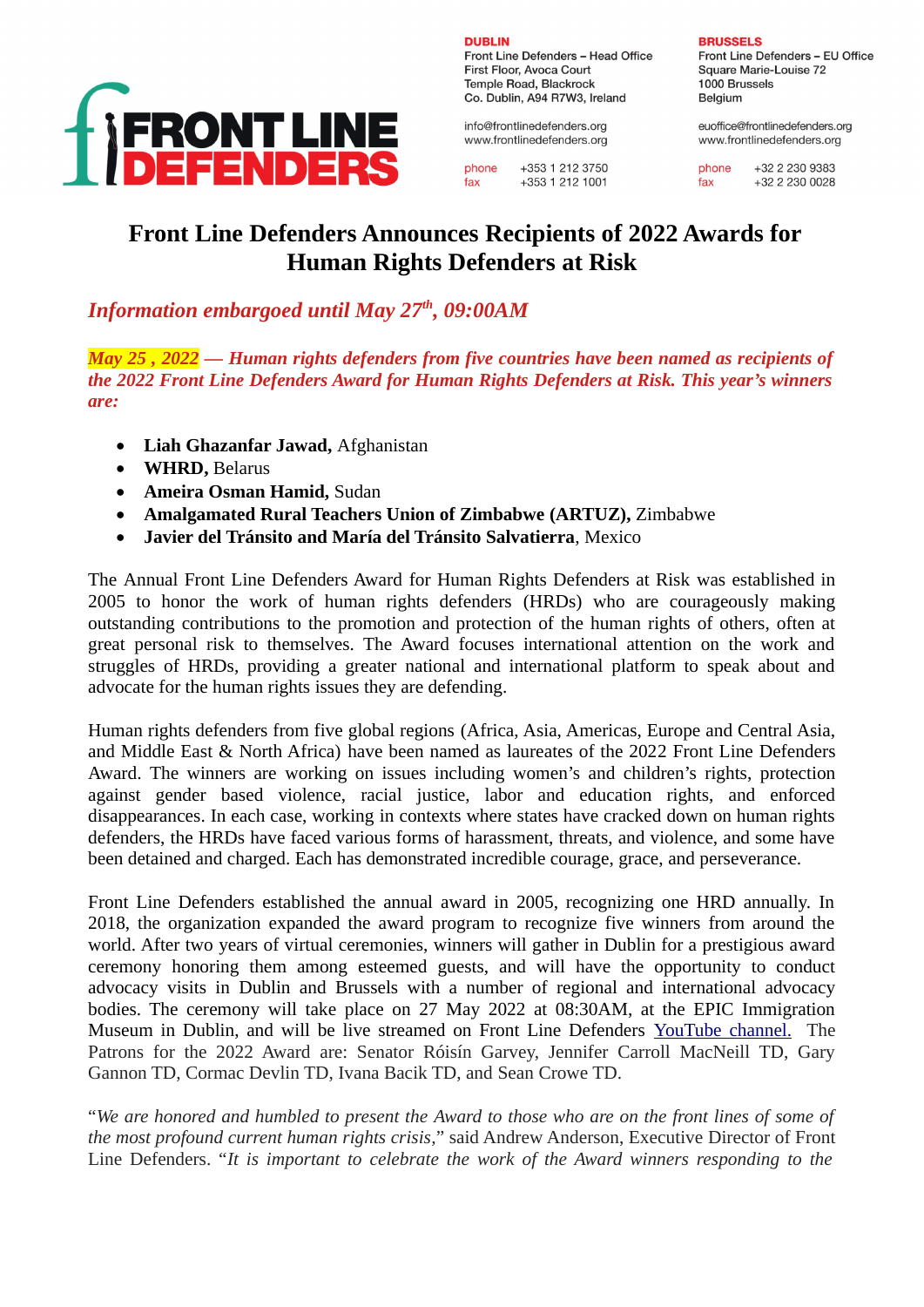*situation Afghanistan, Belarus, Sudan, Zimbabwe and Mexico, and whose accomplishments exemplify that one person's actions can truly help to inspire and create a better world."*

Winners receive support on digital and physical security, advocacy, visibility, well-being and more. On 27 May, five short videos on the work and impact of the awardees will be launched. The winners will also be honored in a special print edition of *[Cypher](http://www.frontlinedefenders.org/cypher)*, a digital comics 'zine that illustrates the stories of HRDs. Contributors to *Cypher* include artists Martha Muñoz Aristizabal (Mexico), Malaz Abdullah (Sudan), Sayed Mohammad Hussaini (Afghanistan), and Mudiwa Kimberly Marasa (Zimbabwe).

#### **The 2022 Front Line Defenders Award Recipients**

*\*\* Due to security concerns, Front Line Defenders will not be publicly announcing the identity of the award winner from Belarus.*

# **Asia-Pacific**

#### **[Liah Ghazanfar Jawad](https://www.frontlinedefenders.org/en/profile/liah-ghazanfar-jawad)- Kabul, Afghanistan**

Liah Ghazanfar Jawad is an Afghan woman human rights defender based in Kabul, Afghanistan. Over the past three decades, she has been the Executive Director of Feminine Solidarity for Justice Organization and has advocated for women's rights, raised awareness against sexual harassment in the workplace, forced marriage and child marriage, and provided psychological and medical treatment for victims of torture. She has done pivotal work towards raising the voices of women across Afghanistan for education, peace, and stability in the country.

She was also a member of several human rights committees whose work resulted in the enactment of the Children's Law and laws prohibiting torture, violence against women, and sexual harassment. She worked on projects for access to justice in prisons for victims of torture, documentation of torture in national prisons, and providing psychotherapy and medical treatment to victims of torture in prisons. She received the Malalai Medal in 2015 from the government of Afghanistan as recognition of her human rights work.

In response to her work, she faced many threats against herself and her family. Despite being forced to relocate previously due to threats, she is determined to continue her human rights work after the Taliban takeover in August 2021. Liah is currently in Afghanistan and continues to support women victims of violence and persecution and advocate for their rights and protection. She has provided vital support including services, psychotherapy, and medical treatment for more than 80 displaced and threatened WHRDs, and HRDs, a majority of whom are women.

#### **[Ameira Osman Hamid](https://www.frontlinedefenders.org/en/profile/ameira-osman) -Sudan**

Ameira Osman Hamid is a woman human rights defender in Sudan, an engineer, and the Chairperson of the ''No to Women Oppression'' Initiative. Ameira has consistently advocated for democracy, human rights, and women's rights. Since its establishment in 2009, the NWO Initiative launched campaigns against the Public Order Law, which would dictate what was proper for women to wear and how to act in public life while also allotting power to citizens to report such behaviors.

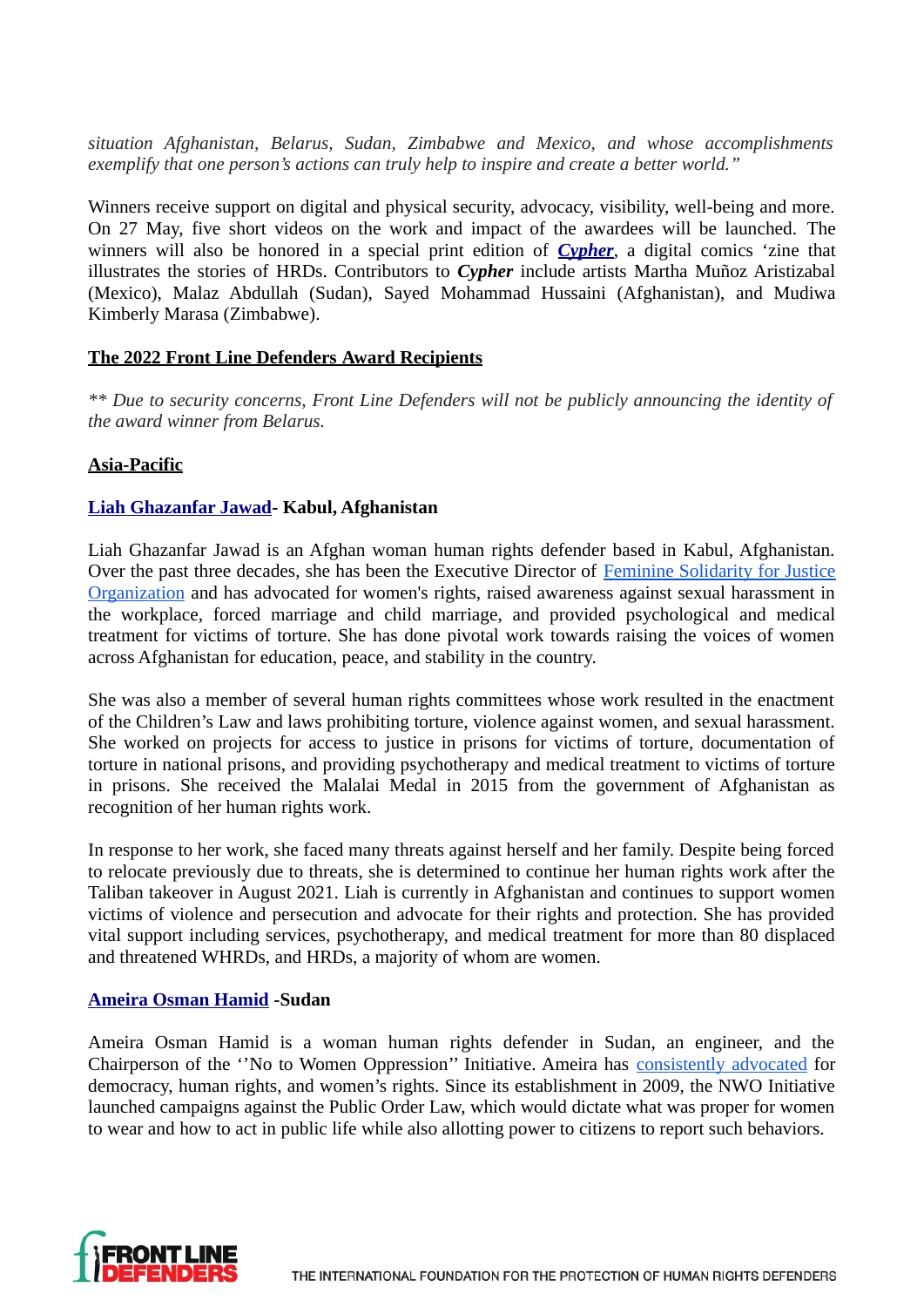The NWO Initiative was founded after Sudanese journalist Lubna Ahmed Al-Hussein and 13 other women were arrested and faced flogging for wearing trousers in public (a violation against the Public Order Law). In November 2019, the law was finally repealed. The Initiative also works with other NGOs and civil society organizations for the advocacy and advancement of women's rights.

Ameira herself was previously a victim of human rights violations – in 2013, she was detained after she refused to put on her headscarf. Ameira and the NWO have launched numerous campaigns against the Public Order Law. For her work, Ameira has been a victim of unjust arrests and detention. In 2002, she was charged for wearing trousers, and in January 2022 she was taken from her house in Khartoum to an unknown location by armed security officers before being released on bail a week later. Nevertheless, Ameira never deterred from her mission and actively participated in peaceful demonstrations.

# **Africa**

# **Amalgamated Rural Teachers Union of Zimbabwe (ARTUZ) - Zimbabwe**

The **Amalgamated Rural Teachers Union of Zimbabwe (ARTUZ)** is a trade union working for the improvement of poor wages and the working conditions of rural teachers as well as the right to education in rural areas of Zimbabwe. Founded in 2009, the union now counts about 35,000 members and operates in 10 provinces.

Since the beginning of the Zimbabwe crisis and the perceived waning of support for the ruling ZANU-PF party, professional unions, HRDs and civil society in general have been targeted when they became vocal about poor governance, corruption, the deterioration in human rights and other issues. ARTUZ members have been arrested and attacked for their work.

ARTUZ has pushed for the adoption of the Education Equalization Fund, which would support young girls and pregnant girls in receiving an education. The union also developed and distributed the Remote Teaching Toolkit, which trained 1,800 teachers on remote teaching techniques during the pandemic. In 2015, ARTUZ launched the Safe Schools campaign to prevent schools from being used as political means. In 2018, the union sued the electoral commission for denying teachers the right to vote during elections.

In the past 12 months, the union handled 132 cases of teachers who were forcibly transferred for being members of the union. 220 members have been arrested, detained and beaten by state security forces. In January 2022, 16 teachers who were part of a group of peaceful protestors protesting for a living wage were beaten, arrested and incarcerated. They were released on bail on Jan. 17, 2022.

# **Americas**

# **[Javier del Tránsito and María del Tránsito Salvatierra -](https://www.frontlinedefenders.org/en/profile/javier-and-maria-del-transito) Guanajuato, Mexico**

Javier and María del Tránsito, human rights defenders from Salvatierra, Guanajuato, Mexico, had dedicated their lives to teaching. When the crisis of disappearances – a widespread phenomenon in